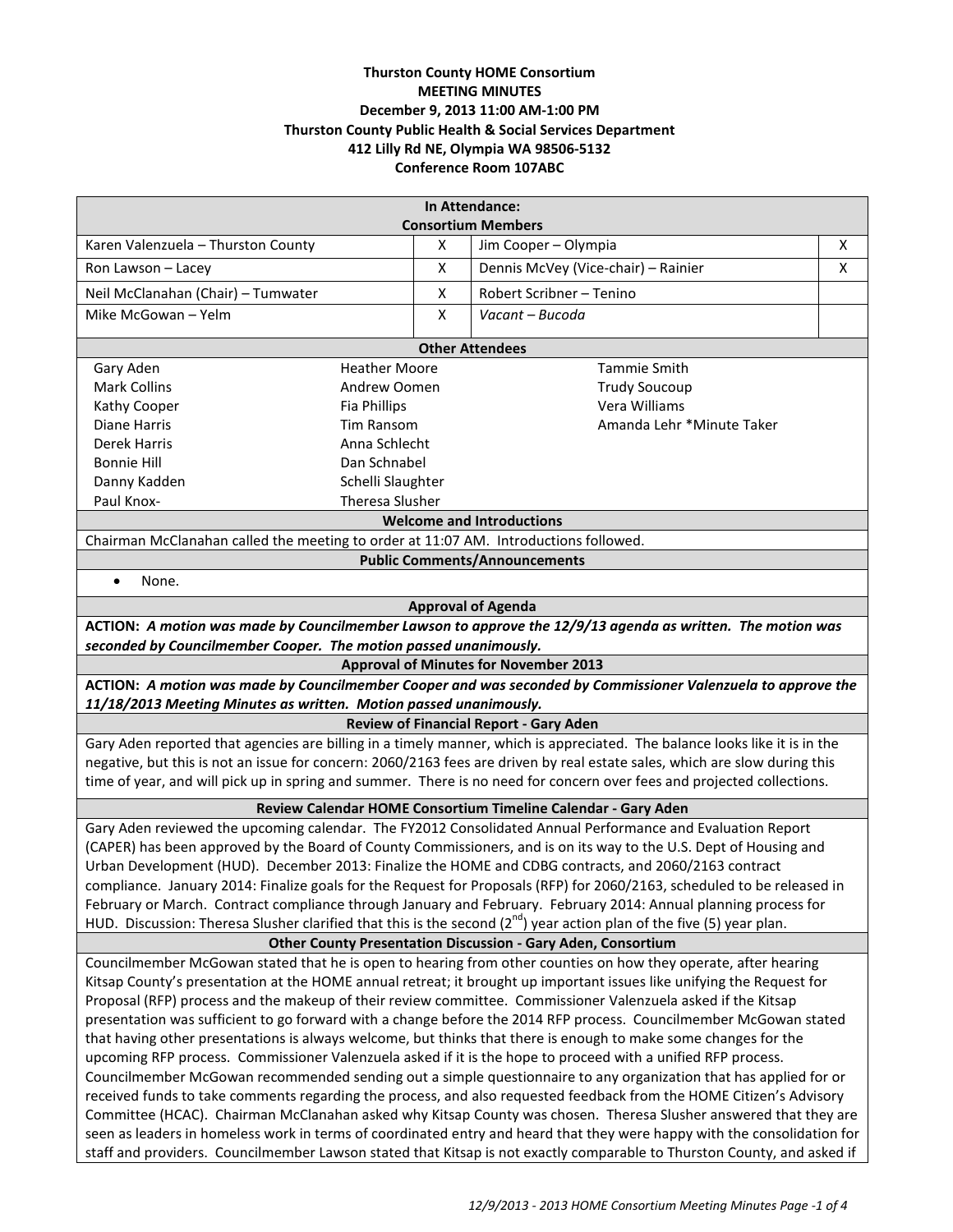they are getting the benefit of a full comparative analysis. Theresa Slusher pointed out that they have a rural and urban divide, their population is similar, homeless counts were similar, and that funding amounts from state and federal sources are similar. There are other counties that could be looked at (Yakima, Bellingham, and Whatcom counties for example) depending on what is being compared. Paul Knox stated that most of what was learned from Kitsap County was their RFP process and the citizen review team. Councilmember Cooper stated that Kitsap County's health & human services level is comparable to Thurston County; both are doing work in new and innovative ways. Kitsap County and urban city has their own entitlements and planning committee for the Community Development Block Grant (CDBG), and the CDBG process is unified for both entitlements. Councilmember McVey stated that he likes the idea of a consolidated RFP, and suggested sending out a questionnaire asking for feedback on a few comments regarding what went well, and what needs improvement. Heather Moore stated that it might help to hear from agencies in Kitsap about the change in the RFP process from their point of view. Chairman McClanahan requested that Kitsap County's process be looked at more closely, and to discuss before the next meeting. Councilmember McGowan will look at Kitsap County's process to discuss further at the next meeting. Councilmember McGowan did not want to wait until the next meeting and requested to send the survey question out sooner to agencies and start to see results before the next meeting because the RFP process is approaching quickly. Chairman McClanahan confirmed that Kitsap County presented a PowerPoint. It was agreed that talking to agencies or representatives from Kitsap County would be helpful. Councilmember McVey asked if there is capability to do conference call. Gary Aden confirmed that is possible. Commissioner Valenzuela stated that there has already been a visit to and from Kitsap, we have access to their handout, and asked for the Consortium to make a decision today whether this is being done or not. Paul Knox agreed, and acknowledged a desire for knowledge and change. It might be nice to see how others organize their homeless services. Would someone from the state's Homeless Coalition and Affordable Housing Alliance be able to describe how other counties are doing this process? Theresa Slusher stated that there may be members who could answer to that as the new staff person is not up to speed yet. Ms. Slusher recommended either herself (Co-chair), or a representative from Bellingham or Whatcom counties. Councilmember McGowan stated that if the Consortium is ready to move forward with the consolidated process he is willing to support it; the previous challenge with consolidated RFP process was the deadline differences between county, state, and federal funds. There is more time to discuss the review committee. Commissioner Valenzuela requested to move the 12:20 p.m. agenda item and go over it now.

## **Update on RFP Process - Gary Aden, HCAC, Consortium**

Gary Aden referenced a chart on the wall that shows funding timelines through 2016. The Emergency Solutions Grant (ESG) starts in January 2015 and the rest will start in September 2014. Contract start dates: Consolidated Homeless Grant (CHG) and Housing and Essential Needs (HEN) are two (2) year contracts and will start in 2015 on the calendar year. With no changes to the RFP process, there will be three (3) RFP's in 2014 and four (4) in 2015. If the RFP process is consolidated, all funding sources would be rolled into one (1) RFP with contract start dates for each funding cycle remaining unchanged. The RFP for all would go out in March 2014. The review and decision process would be in May or June 2014, with staff preparing contracts by September or January (depending on funding source). Multiple issues will be addressed in the RFP to separate capital and service needs from the programs and funding; they have a good handle on that. Health and Human Services Council (HHSC) and CDBG will still be in the community. The City of Lacey is unsure about what they will do with the CDBG funding. Commissioner Valenzuela and Councilmember Cooper discussed and clarified that Lacey or Tumwater can use the CDBG funding in 2014 (whoever has a project), the other would be awarded it in 2015, and then to the south county in 2016. Commissioner Valenzuela does not think that CDBG funding can be included in the consolidated RFP process yet. Chairman McClanahan wants to look at the presentation from Kitsap. Gary Aden clarified that the consolidated RFP would be released in March 2014, ending in April, and funding decisions in May and June. Councilmember McGowan stated that they could decide today, but that it shouldn't be a problem to move on it next month. Providers would specify what funding source they are applying for, which would dictate what sections of the application to complete. Paul Knox stated that the HCAC supports the consolidated RFP process, and requested that goals and criteria be set by the Consortium, with details of the RFP handled by staff. Councilmember McVey stated that his preference is to wait until next month's meeting to see if something might be missing from the process. Commissioner Valenzuela agreed with approving the RFP process in January. Kathy Cooper clarified that applicants in Kitsap County specify whether federal is requested, then staff and review committee members decide on specific funding source(s). Chairman McClanahan requested that the presentation from Kitsap County be sent out, and the topic will be on the agenda in January; Contact Kitsap county with questions to be prepared for the next meeting. County staff will be sending out a "survey monkey" to providers. Councilmember McGowan requested that comments be an option in the survey, as well as a list of ideas.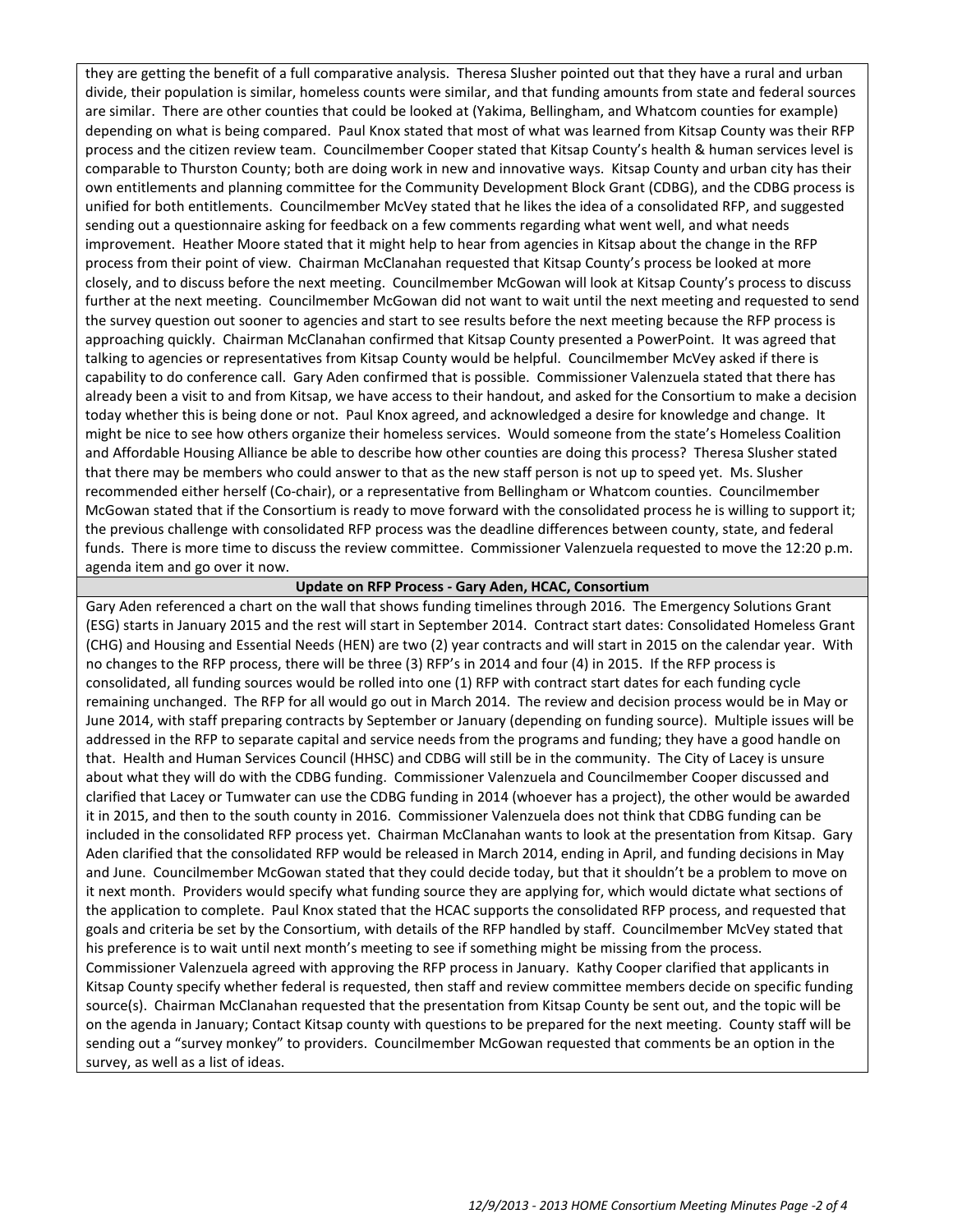#### **Homeless Connect Report - Theresa Slusher and Anna Schlecht**

Theresa Slusher introduced Anna Schlecht to discuss highlights from the Homeless Connect Event (HCE) that took place on December 8, 2013. Anna Schlecht stated the need was great for a low-barrier shelter, given the weather. The Olympia Center provided services for up to 350 unique individuals, who received immunizations, coats, foot care, dog food, and areas to sleep. They served 600 meals, 900 haircuts, 43 visitors through the health services, handed out 420 cubic feet of coats and sweaters, and over 100 pounds of dog food. There was a mix of homeless people together, happy, and helping each other. There were many hours of music, which was coordinated by Danielle Westbrook. People felt like they belonged. Costs for the day: \$1000 for vaccines, \$4000 to run event, \$900 in cash, \$500 in food, \$5000 in in-kind labor. Generators didn't work due to the cold, but went very well over all. Medical services went very well. Partners included Thurston County Medical Reserve Corps, Capital Recovery Center, Downtown Ambassadors, Krosbie Carter with the City of Olympia, Emma Goldman Youth and Homeless Outreach Project (EGYHOP) and many service providers assisted. Trudy Soucoup worked in kitchen, Mark Collins worked security and did prep work, and Commissioner Valenzuela talked to the public and let them know of the government presence, they care, and is doing the best that they can, Heather Moore was there also. Theresa Slusher stated that Schelli Slaughter had the Family Support Center open where families could go to warm up and get pictures taken. Commissioner Valenzuela stated that South Sound Reading Foundation came in to read and give away books. There were vision and dental checks provided, as well as seven (7) different immunizations (flu, HEP A and B, shingles, pneumonia, MMR, and TDaP). Malika Lamont with the Thurston County Public Health & Social Services Department's Needle Exchange Program was there. It was amazing to see what can happen when people can relax without being asked of anything. Councilmember McGowan asked if there is a plan to return to this source of inspiration in the south county. Anna Schlecht stated that this had been discussed, and Theresa Slusher stated that connections have been made, but it has not been advanced from there since the HCE and Point-in-Time (PIT) Count have taken precedence. The PIT Count will take place on January 23, 2014. Choice (Regional Health Network) and the Health Plan Finder was there to get people signed up for health insurance. Need to do a better job getting the word out to homeless individuals who need to get signed up for health care. Heather Moore talked with Anna about challenging individuals in the community and to be prepared at the event. However, the fears were alleviated; there were no problems which was phenomenal. Significant challenges were being met with kindness and love. Anna Schlecht stated that for next year's event, it would be helpful to have planning start earlier than three (3) months to ensure better outreach to rural communities.

# **Point-in-Time Count - Theresa Slusher and Anna Schlecht**

No handout has been prepared yet for the PIT Count; with everyone working overtime to set up warming and overflow shelters. Theresa Slusher stated that separating the PIT Count from the HCE was a good idea. Thursday January 23, 2013 will be the first and major day of the count. Interviews have been completed with most jurisdictions except Tumwater and Lacey. Maps of camping sites will be made to try and count those who stay under the radar. The planning group decided to use all of the allowed 10 days to complete the count (the last 10 days of January). Will have to hone in on collecting identifying information and get all questions answered in order to catch duplicates. Will work with Community Youth Services (CYS), the Downtown Ambassadors, and Capital Recovery Center (CRC). Wants to get into rural areas more thoroughly with the 10 day timeframe. With 25 percent of homeless unsheltered, they will be sought in a variety of ways: street and site census and in unique gathering areas (especially in rural areas). There will be rovers in areas and eventbased census. It will be geared towards the urban hub, and rural partners will focus on rural. Service providers involved will be the Food Bank, Yelm Community Services (YCS), CRC, EGYHOP, and others. A handout about the PIT Count was requested to be sent out with the Meeting Minutes. About duplicates: people will be asked to give their name and birthday, and HMIS will be used to compile information. Sometime in February, providers will receive a notice to get HMIS current before Commerce pulls a report (snapshot) to be included in the count. Commerce may require providers to do a paper survey for clients on the day of the count (but this is still undecided and does not apply to rural areas). Councilmember Cooper asked that when comparing data over time, will there be accounting for methodology changes? Theresa Slusher said that with the count changing each year, the data will give an idea for trends and averages of chronically homeless. Anna Schlecht stated that with the recession, countywide numbers have matched those trends and seems accurate, however be aware that it is not a controlled environment. Some individuals are easy to count one year and not the next.

# **Update on South County Assessment - Dennis McVey, Consortium**

Councilmember McVey stated that a note was sent to elected officials, requesting them to report back their ideas. Information will be shared with the Consortium as it becomes available. The 510 Corridor assessment is in full force, and not sure when it will be complete. Councilmember McGowan told a story of a student in Yelm who was sent to the Salvation Army in Olympia and has not been heard from again; the referring agency did not know of other resources, and neither did the homeless liaison at the student's school. They had not heard of Theresa Slusher, or other resources. There is an immediate need for contact and coordination with providers and schools, the PIT Count and homeless event. Discussion followed regarding bringing the FY 2012 Annual Report to organizations. It was given it to the Nisqually Valley